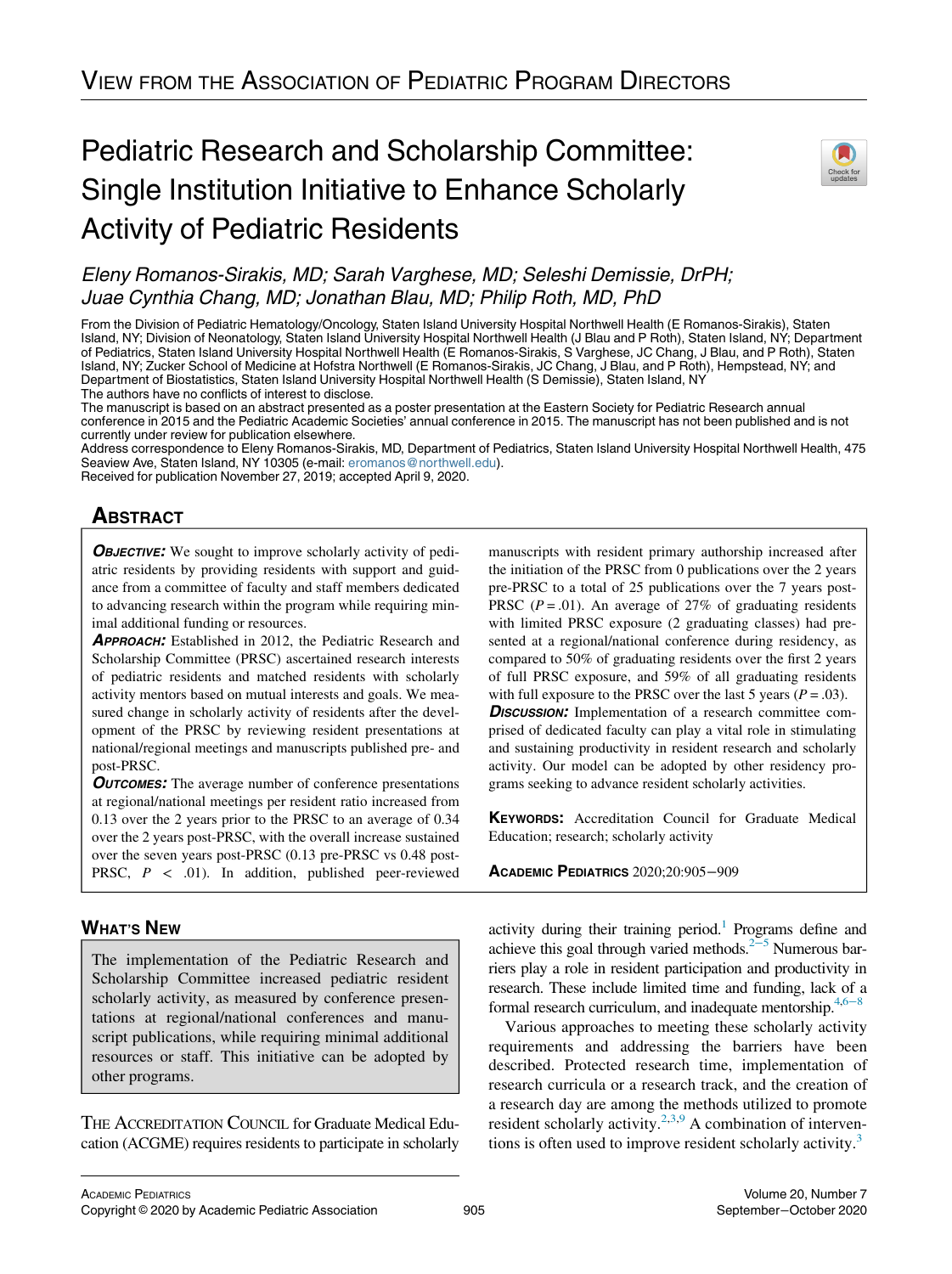We describe an initiative put forth in a small pediatric program of a single institution utilizing a committee to overcome some of the barriers and increase scholarly activity of pediatric residents, while requiring minimal additional funding and resources.

## APPROACH

We collected data from the Pediatric Residency Program at Staten Island University Hospital, Northwell Health. The residency program at our institution was initiated in the 2010 to 2011 academic year with 8 PGY-1 trainees and expanded by 8 new PGY-1 trainees each year; the cohort of residents grew from 8 to 24 over the first 3 years. Institutional Review Board (IRB) review was not required, as the project did not meet the definition of human subject research.

In our residency program of 8 pediatric residents per class, we noted that residents often had to navigate their own paths when planning scholarly activity. While all pediatric residents are required to participate in scholarly activity, they face many challenges, including finding projects and mentors, navigating the IRB process, learning how to present, and the process of abstract submission to appropriate conferences. We aimed to increase the scholarly productivity of our residents by creating a sustainable model consisting of a committee of engaged faculty to serve as liaisons between residents, faculty and the IRB, provide longitudinal coaching and feedback on presentation skills, and assist residents in bringing their projects to completion and publication.

Consisting of existing pediatric faculty and a staff member from the Department of Research, the Pediatric Research and Scholarship Committee (PRSC) was established in October 2012 to promote scholarly activity of pediatric residents. During the first year of residency, the PRSC meets with interns to discuss requirements and available projects proposed by faculty, and review scholarly activity proposals initiated by residents, with the goal of identifying a project by mid-intern year. The residents and faculty are matched based on mutual scholarly activity interests. The committee meets monthly for 1 hour to review the progress of ongoing and potential new projects. The group also discusses potential solutions for projects with limited progress and contacts residents and project mentors to assist as needed.

Residents give platform presentations on their scholarly activities periodically to the PRSC faculty as well as to their peers. Each resident gives 2 presentations to the committee during the PRSC monthly meetings, as scheduled by the pediatric chief resident, once during their second year and once during their third year of pediatric residency. The guidance from project mentors prior to presentations varies by the preferences of the mentormentee pair. The presentations are generally 10 to 15 minutes in duration and describe the background of the project, objectives, methods, and data collected to date. The presentations also include time to troubleshoot any limitations or roadblocks encountered, and to discuss planning of future steps, including submission to appropriate conferences and journals. This provides a forum for public speaking and feedback from faculty and peers.

Second- and third-year residents are encouraged to submit their work for presentation at conferences, with a further goal of completing a manuscript for publication by residency graduation. The individual project mentors directly supervise progress and provide oversight for abstract submissions to conferences, conference presentations, and manuscript revisions through the publication process.

Due to changes in available resources from the Department of Research, the committee transitioned over time to solely include pediatric faculty members, with a combination of both senior and junior faculty (general pediatricians as well as subspecialists with interests in pursuing and promoting scholarly activity) volunteering to take part. The committee is open to all pediatric faculty; members have varied incentives for taking part, including utilizing time carved out for research, adding the commitment to their CV, and working to help the prestige of the program by making residents more competitive for future endeavors.

The Department of Research staff member initially assisted residents in completing IRB applications, maintained the list of resident scholarly activities, assisted with the scheduling of the annual pediatric academic day, and assisted with general administration duties of the committee. The administrative duties of the staff member then transitioned to the co-chairs of the committee, and the residents and their project mentors submit IRB applications with guidance from the committee provided as needed.

Funding for scholarly travel and conference attendance is provided by the institution; resident funding for conference presentations had been provided by the institution prior to the development of the PRSC. Residents receive full reimbursement for 1 regional or national conference presentation per year. Additional funding can be supplemented (up to \$1500) for presentation of a different project to an additional conference within the same academic year. All pediatric residents are required to present scholarly activity at the annual institutional pediatric academic day each spring. The residents have access to a statistician employed by the health system; access to a statistician also predated the initiation of the PRSC.

### **OUTCOMES MEASURES**

We compared the scholarly activity by residents pre-PRSC to the scholarly activity of residents since the initiation of the PRSC. The pre-PRSC data include 2 academic years, as the PRSC was started in the third academic year after the creation of the residency program. We compare the resident scholarly activity for the 2 years prior to the PRSC to both the 2 years immediately following the PRSC inception, as well as to the total 7 years of data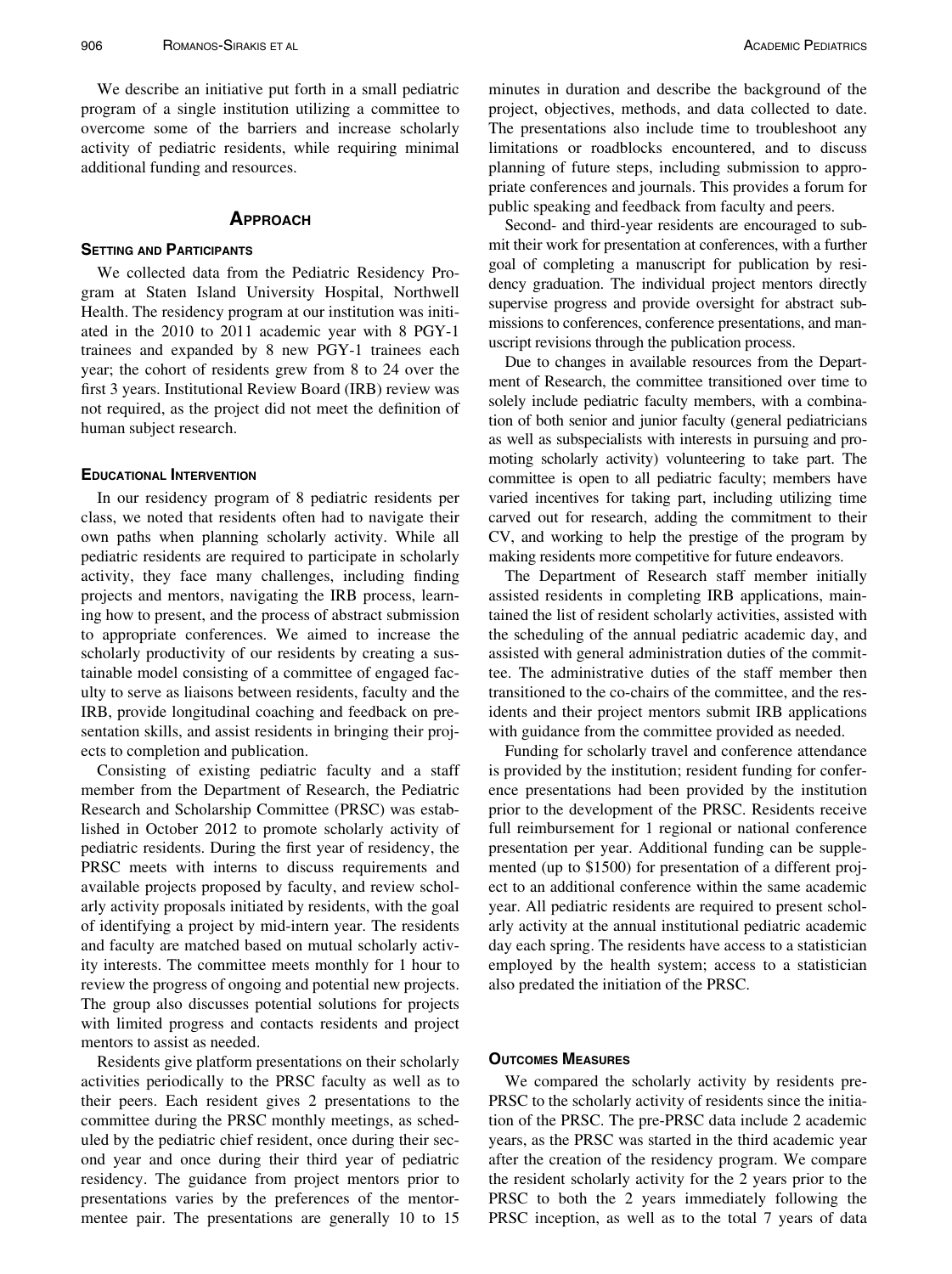For the purposes of this manuscript, we measured resident scholarly activity by documenting manuscript publications with resident first authorship based on work performed during residency, as well as abstract presentations at national and regional conferences during residency. We obtained the list of conference presentations by residents from the institution's Department of Research and compared the presentation data pre- and post-PRSC. We documented the publications using the Medical Library database of publications, which is compiled in collaboration with the Department of Research. The database was created by searching the major research databases, including PubMed, Web of Science, Embase, Scopus, and Google Scholar.

As a secondary measure, we also compared the percentage of graduating residents who completed scholarly activity (conference presentations during residency and manuscript publication) from the graduating classes with limited PRSC exposure to the graduating classes with exposure to the PRSC during all 3 years of their residency. As the PRSC was created when the program's first cohort of 8 residents was starting the PGY-3 year, we aimed to compare the scholarly activity between residents with exposure to the PRSC throughout all 3 years of residency (full PRSC exposure) to those with only 1 or 2 years of exposure during their pediatric training. The residency program's first PGY-3 class only had exposure to the PRSC for 1 year, and the PGY-2 class at that time had exposure to the PRSC for 2 years of residency. The following classes of residents were all exposed to the PRSC throughout all 3 years of residency. In the evaluation of published manuscripts for graduating residents, we present the percentage of graduating residents who published

their work as a first author anytime during their residency through the first year postresidency.

Quantitative data are summarized as mean and standard deviations and qualitative data are summarized using frequency and percentage. The Student's  $t$  test is used to compare quantitative data between groups. A P value <.05 is considered statistically significant. SAS 9.4 (SAS Institute, Cary, NC) software is used for statistical analysis.

Over the initial 2 years post-PRSC, residents presented at an average of 8 national/regional conferences/ academic year and from the implementation of the PRSC through June 2019, residents presented at an average of 11.4 (standard deviation [SD] 5.9) national or regional conferences/academic year, as compared to 1.5 (SD 0.7) conference presentations/year pre-PRSC  $(P < .01)$ .

[Figure](#page-2-0) depicts the overall rise in the number of abstract presentations at conferences and manuscripts published over time. Accounting for a growing residency program, the mean number of conference presentations per resident increased from 0.13 over the 2 years pre-PRSC to 0.5 over the 2 years immediately post-PRSC, which was sustained over the 7 years post-PRSC (mean 0.48; SD 0.25;  $P < .01$ ). In addition, an average of 13% of residents presented at regional/national conferences each academic year prior to the PRSC as compared to 23% residents/year over the first 2 years post-PRSC and an overall average of 31% (SD 15.4) of residents/year during the 7 years post-PRSC  $(P = .02)$ ; overall the trend increased over time with 14 of 24 (58%) of residents presenting at 19 regional

<span id="page-2-0"></span>

Figure. Scholarly activity of pediatric residents over time since the inception of the pediatric program at our institution both before and after the implementation of the PRSC. PRSC indicates Pediatric Research and Scholarship Committee.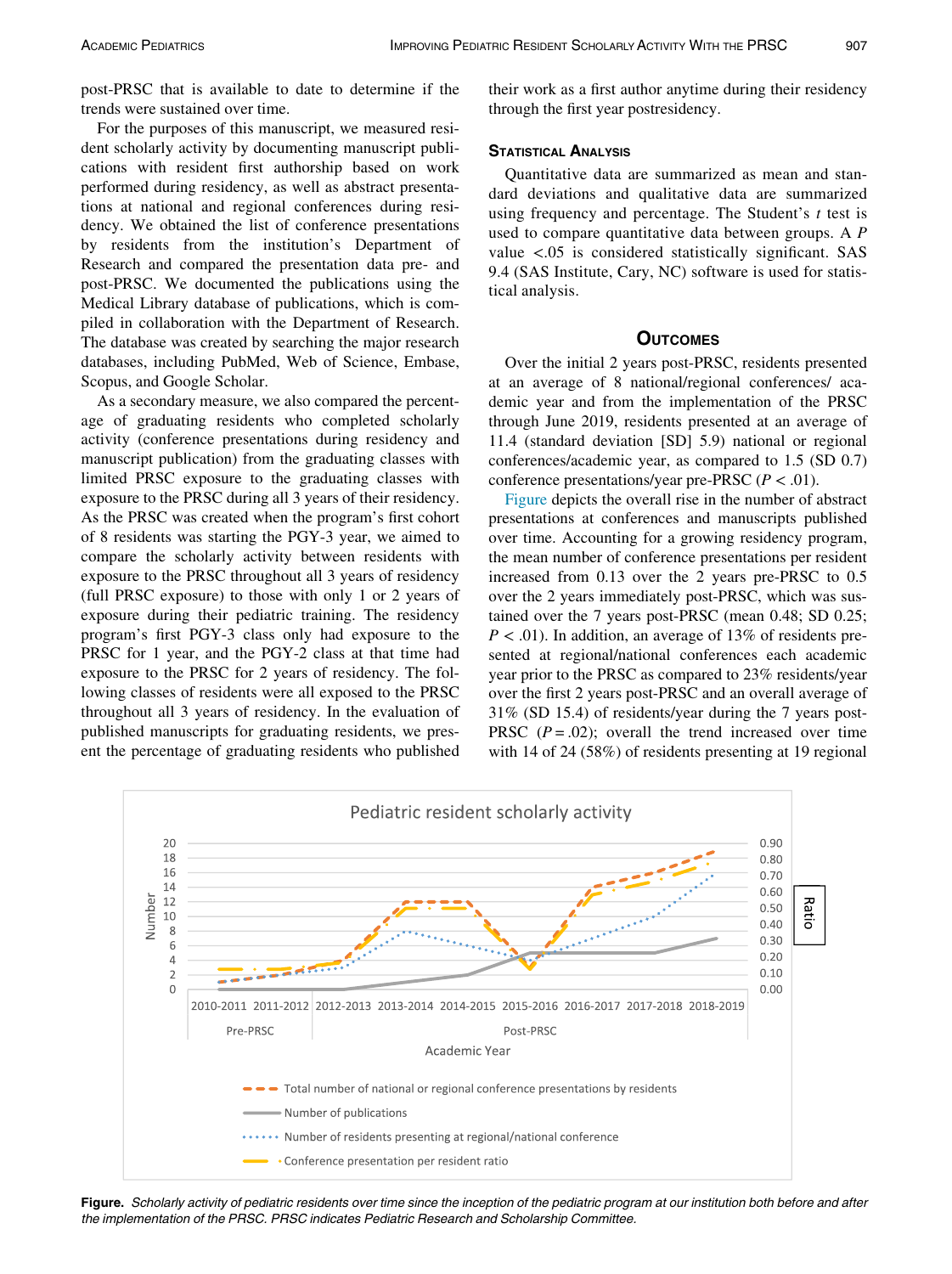or national conferences in the last academic year (2018 −2019). Furthermore, 25 manuscripts reflecting work conducted during residency were published with residents as first author since 2012 (post-PRSC), with the first manuscript published in 2013, and 60% of the total manuscripts published within the last 3 years (2017−2019).

When comparing the 2 graduating classes with limited PRSC exposure (1 or 2 years of exposure) to the 5 graduating classes with full exposure to the PRSC during all 3 years of their training, we see an increase in the percentage of residents who presented at regional/national conferences by graduation as well as an increase in the graduating residents who had manuscript publications among the residents with longer exposure to the PRSC. An average of 27% (SD 3) of graduating residents with limited PRSC exposure (2 graduating classes) had presented at a regional/national conference during residency, as compared to 50% of graduating residents from the first 2 graduating classes with full-PRSC exposure, and 59% (SD 22) of all graduating residents with full exposure to the PRSC over the last 5 years ( $P = .03$ ). In addition, 7% (SD 9) of graduating residents with limited PRSC exposure had a manuscript published with first authorship during residency or within a year of graduation compared to 19% over the first 2 years of full-PRSC exposure and 32% (SD 22) of graduating residents with full exposure to the PRSC over 5 years ( $P = .12$ ).

The ACGME requirements for resident scholarly activity are not well defined, and the implementation of a scholarship oversight committee is not a standard requirement or practice for core pediatric residency, although required for fellowship programs.<sup>[10](#page-4-6)</sup> Resident productivity in scholarly activity, as measured here by regional/ national conference presentations and manuscript publications, was noted to increase after the implementation of the PRSC at our institution. This is a testament to the dedication and supervision of faculty mentors who support residents in the development of ideas for projects, track progress, and bring projects to completion.

While initiatives at other institutions have been developed primarily for second- and third-year residents, $\frac{11}{11}$  $\frac{11}{11}$  $\frac{11}{11}$ integration of the PRSC's efforts early during the intern year of training may have a great impact on scholarly productivity throughout residency. The PRSC was implemented during the intern year of the graduating class of 2015. Six out of 8 (75%) residents of this class had at least 1 regional/national conference presentation by residency graduation. This is an increase from the 2 prior classes (25% and 29%, respectively), whose members were in second or third year of training when the PRSC was formed.

Interest in scholarly activity may reflect career interest, as well. The percentage of graduating residents pursuing fellowship or academic medicine varied each year. The percentage of residents pursuing either general pediatrics or a fellowship ranged from 25% to 75% each year. The average percentage of graduating residents pursuing fellowship from 2013 and 2014 (classes with limited PRSC exposure) was higher (52%) than the average of the groups with full-PRSC exposure (46%).

A 2014 national program director survey found that on average, 13% of residents per program present at a national or international meeting and 8% publish their scholarly activity.<sup>[12](#page-4-8)</sup> In addition, a recent 2018 publication highlighted a program created with the goal that every resident would receive training and conduct a scholarly project.<sup>[13](#page-4-9)</sup> The initiative included 25% to 50% protected time for the associate program director to oversee the program and head the resident research and oversight committee, which consists of 10 faculty members to guide the residents during their scholarly activity. The program also includes faculty development sessions for research mentoring and providing didactics on conducting research. Thirty-two percent to 58% of residents at this program have presented at national or international conferences annually and 11% to 21% have published articles. Using our simplified model with limited resources, we have been able to achieve >60% of graduating residents presenting at a national/regional conference by graduation each year for the last several years. Furthermore, published manuscripts (including both case reports and original research) with residents as first authors also increased over time.

Our data may underreport scholarly activity for several reasons. The list of conference presentations tracked by the Department of Research at our institution may not have included some conferences in which funding was not requested. In addition, for this analysis, we included the residents if they were the first author for conference presentation and manuscript; additional residents did contribute as co-authors on scholarly activity.

Our study has various limitations. While we used the same criteria to rank residents for our program since the inception of the residency program, stronger applicants may have been attracted to a program with a longer track record, as compared with a brand-new residency program. In addition, the successes of residents, graduates, and the PRSC are discussed during recruitment season for the residency program. While advantageous to the program, this may have recruited stronger applicants or specifically those with a vested interest in scholarship, who then contributed to the scholarly activity noted more in recent years.

Our PRSC aims to strengthen its efforts by establishing a formal research curriculum for residents. A dedicated academic rotation with protected time for research and further education regarding research can also advance resident productivity. $14$  Increasing faculty involvement to expand the array of research areas, providing faculty development and implementing tools to motivate mentors to bring projects to completion are likely to have a direct effect on resident scholarly activity. Ultimately, the goals are to increase publications with resident authorship and emphasize the institutional value of research.<sup>[15](#page-4-11)</sup>

Our model may work best in a smaller program setting, as our committee was familiar with the scholarly